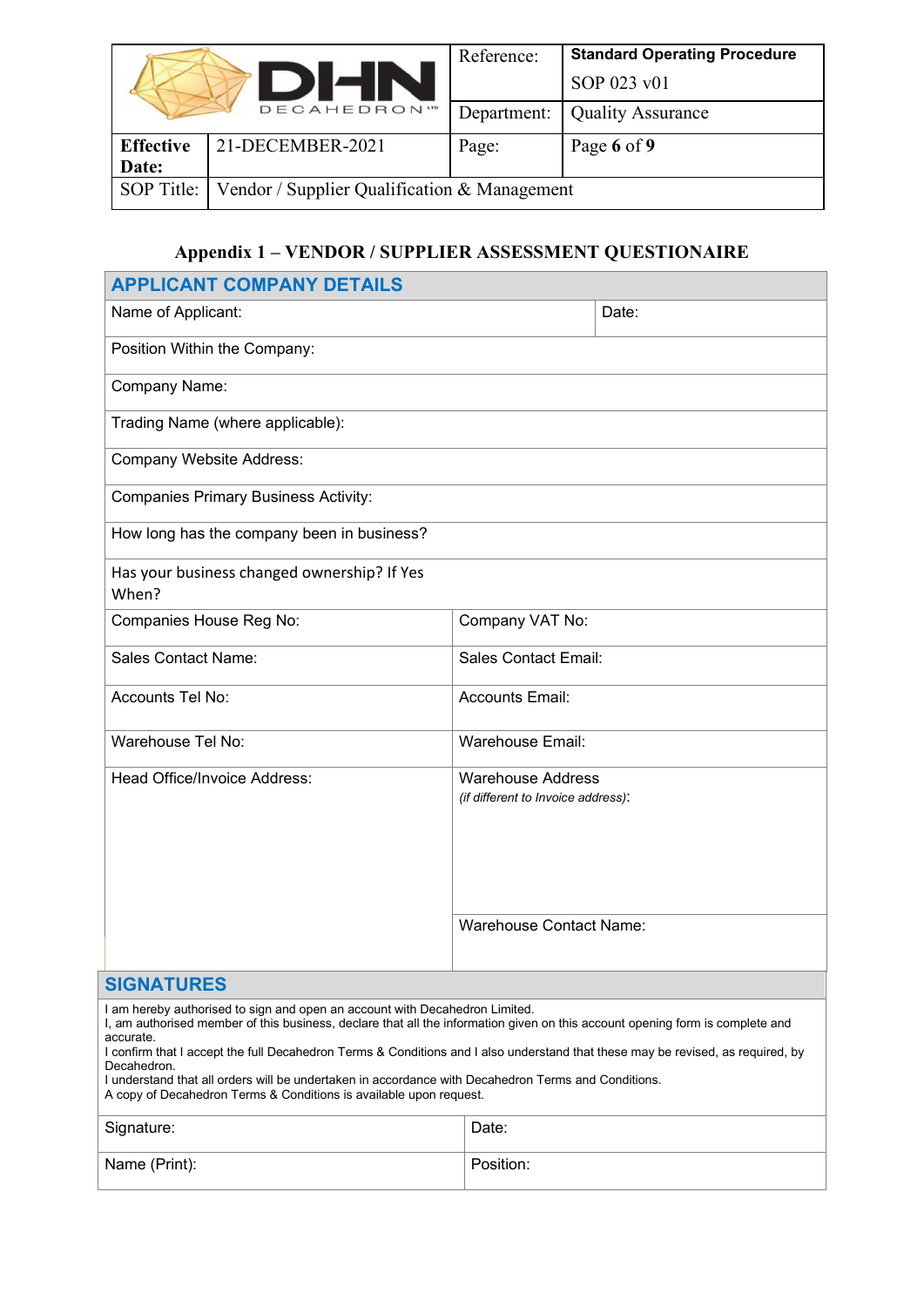| <b>DIHN</b>      |                                              | Reference:  | <b>Standard Operating Procedure</b> |
|------------------|----------------------------------------------|-------------|-------------------------------------|
|                  |                                              |             | SOP 023 v01                         |
|                  | DECAHEDRON"                                  | Department: | <b>Quality Assurance</b>            |
| <b>Effective</b> | 21-DECEMBER-2021                             | Page:       | Page 7 of 9                         |
| Date:            |                                              |             |                                     |
| SOP Title:       | Vendor / Supplier Qualification & Management |             |                                     |

| <b>REGULATORY CONTACT DETAILS AND WDA CHECKS</b>                                                                                                                                                                                                                                                                                        |                               |  |                                                |  |  |
|-----------------------------------------------------------------------------------------------------------------------------------------------------------------------------------------------------------------------------------------------------------------------------------------------------------------------------------------|-------------------------------|--|------------------------------------------------|--|--|
| . License Information will be cross checked with Health & Regulatory body's database.<br>. WDA and GDP Certificates or equivalent, is required to open an account with Decahedron Limited.<br>. Note: Please contact us immediately if you have any queries regarding documentation or of any<br>changes to the status of your license. |                               |  |                                                |  |  |
| <b>WDA No:</b>                                                                                                                                                                                                                                                                                                                          | Date Granted:<br>Expiry Date: |  |                                                |  |  |
| <b>GDP No:</b>                                                                                                                                                                                                                                                                                                                          | Date Granted:<br>Expiry Date: |  |                                                |  |  |
| <b>WDA Attached:</b>                                                                                                                                                                                                                                                                                                                    | <b>GDP Cert:</b>              |  | Authenticated English Translation(s) Included: |  |  |
| N                                                                                                                                                                                                                                                                                                                                       | $N$ $\Box$                    |  | $N/A$ $\Box$                                   |  |  |

| <b>SUPPLIER BANKING INFORMATION</b>                                                                                                    |                                    |                 |           |         |  |
|----------------------------------------------------------------------------------------------------------------------------------------|------------------------------------|-----------------|-----------|---------|--|
| Bank Name & Address:                                                                                                                   | Account Name:                      |                 |           |         |  |
|                                                                                                                                        | Account No:                        |                 |           |         |  |
|                                                                                                                                        | Sort Code:                         |                 |           |         |  |
|                                                                                                                                        | IBAN:                              |                 |           |         |  |
|                                                                                                                                        | SWIFT/BIC:                         |                 |           |         |  |
| <b>ACCOUNT CURRENCY:</b><br>$GBP \Box$                                                                                                 | EURO $\square$<br>$BOTH$ $\square$ | OTHER $\square$ |           |         |  |
| <b>QUALITY ASSESSMENT</b>                                                                                                              |                                    |                 |           |         |  |
|                                                                                                                                        |                                    | Yes             | <b>No</b> | N/A     |  |
| Do you work in accordance to an approved set of Standard Operating<br>Procedures?                                                      |                                    | $\Box$          | $\Box$    | $\perp$ |  |
| Do you have a tested Product Recall procedure?                                                                                         |                                    | $\Box$          | $\Box$    | $\Box$  |  |
| Do you have a complaints procedure?                                                                                                    |                                    | П               | П         | $\Box$  |  |
| Do you maintain a bona fide supplier list?                                                                                             |                                    | П               | П         | П       |  |
| Do you provide GDP training to appropriate staff?                                                                                      |                                    | П               | П         | $\Box$  |  |
| Do you record staff training?                                                                                                          |                                    | П               | П         | П       |  |
| Company Name and address and legal entity Registration number (for<br>UK companies please provide Companies House registration number) |                                    | П               | П         | П       |  |
| Does your company have other sites?<br>If yes please document:                                                                         |                                    | П               |           |         |  |
| Details of company ownership:<br>Are you part of a corporation?                                                                        |                                    |                 |           |         |  |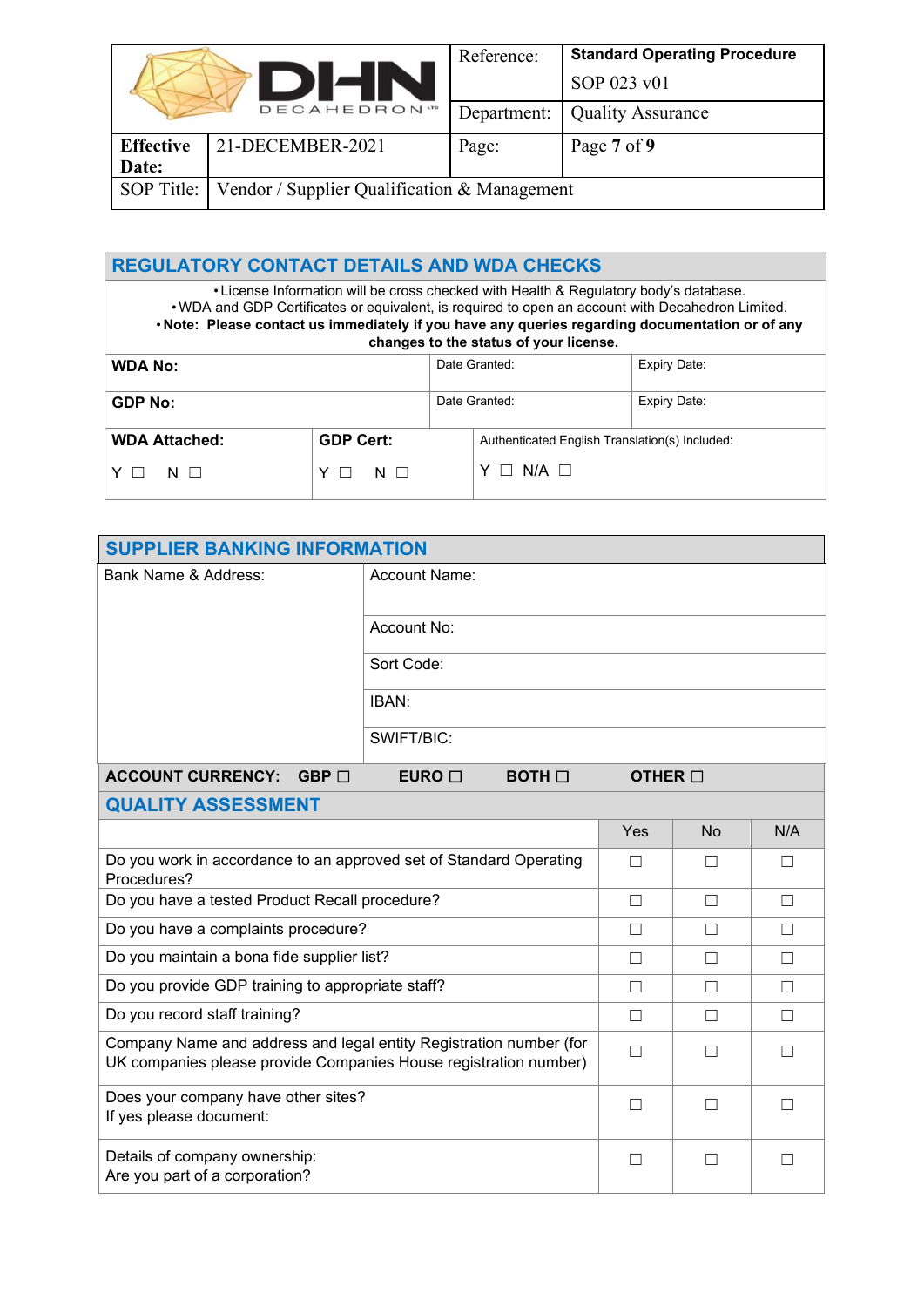|                                                            | Reference:  | <b>Standard Operating Procedure</b> |
|------------------------------------------------------------|-------------|-------------------------------------|
|                                                            |             | SOP 023 v01                         |
|                                                            | Department: | <b>Quality Assurance</b>            |
| 21-DECEMBER-2021<br><b>Effective</b>                       | Page:       | Page 8 of 9                         |
| Date:                                                      |             |                                     |
| SOP Title:<br>Vendor / Supplier Qualification & Management |             |                                     |
| <b>DHN</b><br><b>DECAHEDRON</b>                            |             |                                     |

|                                                                                                                                                                                                                                                                                            | Yes               | <b>No</b> | N/A    |
|--------------------------------------------------------------------------------------------------------------------------------------------------------------------------------------------------------------------------------------------------------------------------------------------|-------------------|-----------|--------|
| How many years have you been in business trading with medicinal<br>products?                                                                                                                                                                                                               |                   |           |        |
| Details on the size of the company:<br>Number of employees:<br>Number of employees in Quality Department:                                                                                                                                                                                  |                   |           |        |
| Please provide details of the range of services your company provides.                                                                                                                                                                                                                     |                   |           |        |
| Do you have an organisational chart?<br>If yes please provide a copy                                                                                                                                                                                                                       | $\Box$            | □         | $\Box$ |
| Is your company certified to any of the following guidelines:<br>ISO 9001:2015<br><b>OHSAS 18001</b><br><b>ISO 14001</b><br>(if yes please provide a copy of the most recent certification in English)                                                                                     |                   |           |        |
| Is your company certified according to the following criteria?<br>GMP, GDP, WDA(H), GxP etc.<br>If yes please confirm last audit by regulatory agency and provide a<br>copy of the most recent certification in English (i.e. MHRA, FDA, or<br>other member state or competent authority). | $\vert \ \ \vert$ | П         |        |
| Does your company have a self-inspection / internal audit programme?                                                                                                                                                                                                                       | $\Box$            | $\Box$    | $\Box$ |
| Do you use the services of subcontractors?<br>If yes do they also meet your company requirements for GMP, GDP,<br>GxP etc.?                                                                                                                                                                | $\Box$            | $\Box$    | П      |
| Please provide details of the person responsible for Quality in your<br>organisation & relevant qualification.                                                                                                                                                                             |                   |           |        |
| <b>Quality Assurance:</b><br>Do you have control of your internal procedure?                                                                                                                                                                                                               | $\Box$            | П         | $\Box$ |
| Do you have processes detailing the following processes: Change<br>Control, Deviation, GDP, training, Periodic Quality Reports, KPI<br>measurements, Pest Control, Supplier Approval, Quality                                                                                              | $\Box$            | П         | $\Box$ |
| Do you have a computer system for control of stock (If Yes is this<br>٠<br>GAMP compliant and suitable for control of rejects, recalls and<br>quarantine)                                                                                                                                  | $\Box$            | $\Box$    | $\Box$ |
| (If no do you have physical lockable / controlled area for Rejects,<br>٠<br>Recalls, Returns and Quarantine of materials)                                                                                                                                                                  | ш                 | $\Box$    | $\Box$ |